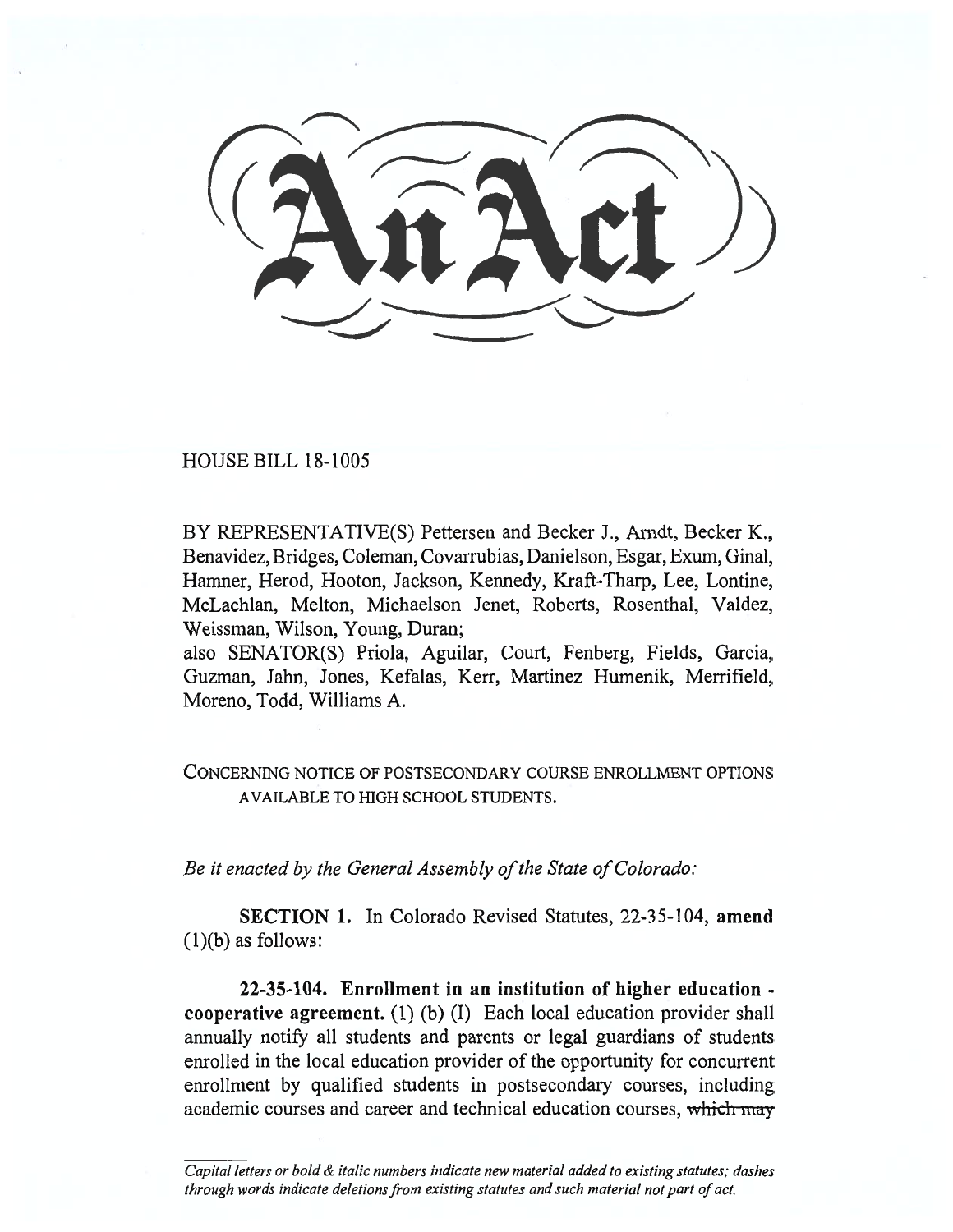**include** INCLUDING course work related to apprenticeship programs and internship programs. THE NOTICE PROVIDED PURSUANT TO THIS SUBSECTION **(1)(b)(I)** MUST INCLUDE THE LOCAL EDUCATION PROVIDER'S TIMELINES AFFECTING STUDENT ELIGIBILITY FOR CONCURRENT ENROLLMENT COURSES AND A STATEMENT INFORMING STUDENTS THAT THEY MAY SIGNIFICANTLY REDUCE THEIR COLLEGE EXPENSES, INCREASE THE LIKELIHOOD THAT THEY WILL COMPLETE COLLEGE, AND EARN MARKETABLE WORKFORCE SKILLS BY TAKING CONCURRENT ENROLLMENT COURSES.

(II) AT LEAST SIX WEEKS PRIOR TO THE BEGINNING OF THE ENROLLMENT PERIOD FOR POSTSECONDARY CONCURRENT ENROLLMENT COURSES, THE LOCAL EDUCATION PROVIDER SHALL PROVIDE TO EACH STUDENT AND THE PARENTS OR LEGAL GUARDIAN OF THE STUDENT WRITTEN NOTICE, WHICH NOTICE MAY BE SENT ELECTRONICALLY, OF ALL POSTSECONDARY COURSES OFFERED AT A LOCAL EDUCATION PROVIDER'S FACILITY AND THE COST TO THE STUDENT OF EACH COURSE, AS WELL AS OPTIONS FOR ENROLLING IN COURSES AT AN INSTITUTION OF HIGHER EDUCATION'S FACILITY AND THE COST TO THE STUDENT OF THOSE COURSES. THIS SUBSECTION **(1)(b)(II)** APPLIES TO ALL POSTSECONDARY COURSES AVAILABLE TO THE STUDENT REGARDLESS OF WHETHER THE COURSES MEET THE REQUIREMENTS OF THIS SECTION.

H) (III) At the time of enrollment, each local education provider shall notify the student and the parent or legal guardian of the student if the postsecondary course in which the student is enrolling, including a postsecondary course offered as part of a program of off-campus instruction pursuant to section 23-1-109,  $C.R.S.,$  does not meet the requirements of this section. The notice must include information about other postsecondary courses available to the student pursuant to this section at low or no cost to the student that are credit-bearing and applicable toward earning a degree or certificate at an institution of higher education or at any institution of higher education if the course is approved for statewide transfer pursuant to section 23-1-125. C.R.S. The institution of higher education offering the postsecondary course shall inform the local education provider as to whether the postsecondary course meets the requirements of this section.

**SECTION 2. Act subject to petition - effective date.** This act takes effect at 12:01 a.m. on the day following the expiration of the ninety-day period after final adjournment of the general assembly (August 8, 2018, if adjournment sine die is on May 9, 2018); except that, if a

PAGE 2-HOUSE BILL 18-1005